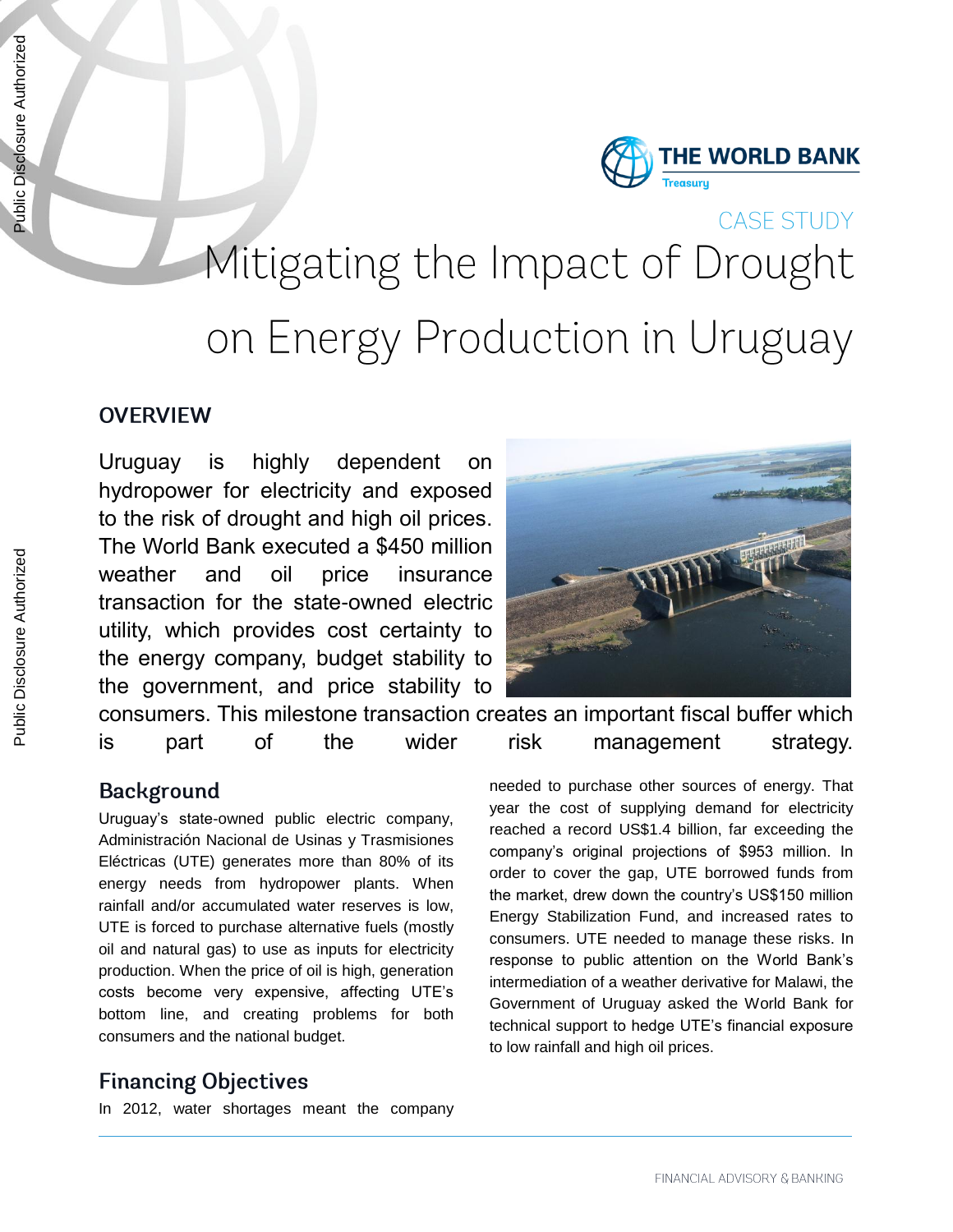# **Financial Solution**

On December 18, 2013, the World Bank executed a US\$450 million weather and oil price insurance transaction for UTE. The transaction insures the energy company for the next 18 months against drought and high oil prices. UTE's hydropower is dependent on water levels in two river systems in Uruguay and Brazil: the Rio Negro and the Rio Uruguay. To measure the extent of a drought and potential insurance payouts to the company, the transaction measures and collects daily rainfall data at 39 weather stations spread throughout the two river basins. If precipitation falls below the level set up as trigger of the contract, UTE will receive a payout of up to USD\$450 million based on the severity of the drought and oil price levels. If oil prices are high, the payout will be larger to offset the high cost of fuel purchases.

The World Bank's involvement has helped to strengthen confidence in the transaction and the data collection protocols, both of which have served to crowd in market participants. The Bank provided 1) technical support to develop a marketready term sheet which formalizes strike levels, variables to be considered, tenors, and amounts, 2) designed a protocol for the future collection of hydrographical data through Uruguay's National Meteorological Service, which would be necessary for ongoing monitoring of the contract, and (3) provided information about legal aspects of a

weather derivative contract. The Bank also acted as UTE's counterpart for the transaction, offsetting its risk with the re-insurance companies. UTE paid a premium up-front.

#### **Outcome**

This is the largest transaction in the weather risk management market and the first time that a public utility company has used this type of risk management tool. It is important to note that this contract is part of a broader legislative framework approved by the government of Uruguay to reduce UTE's vulnerabilities, including stabilization funds and contingent financing with private banks. UTE is fully committed to a national plan for reducing vulnerability in the energy sector. The World Bank's involvement in this transaction is driven by its commitment to reducing vulnerability to contingent liabilities such as natural disasters, commodity price shocks and other risks. This transaction is replicable in other countries with limited data. The World Bank can execute such transactions across sectors whether they relate to energy, agriculture or other kinds of disaster risk management— for sovereigns, sub-nationals or State-owned Enterprises in both IBRD and IDA countries.

| Main Terms: 2014-2015 Uruguay Weather and Oil Price Insurance |                                                     |
|---------------------------------------------------------------|-----------------------------------------------------|
| <b>Type of Contract</b>                                       | Hydropower energy index-linked weather derivative   |
| <b>Maximum Payout</b>                                         | US\$ 450 million (cumulative)                       |
| Term                                                          | 18 months from Jan 1, 2014 to June 30, 2015         |
| <b>Weather Index</b>                                          | Uruguay Potential Hydropower Energy Index ("UPHEI") |
| <b>Strike</b>                                                 | Specified units of the UPHEI index                  |
| <b>Settlement Dates</b>                                       | Semi-annual (for a total of 3 semesters)            |